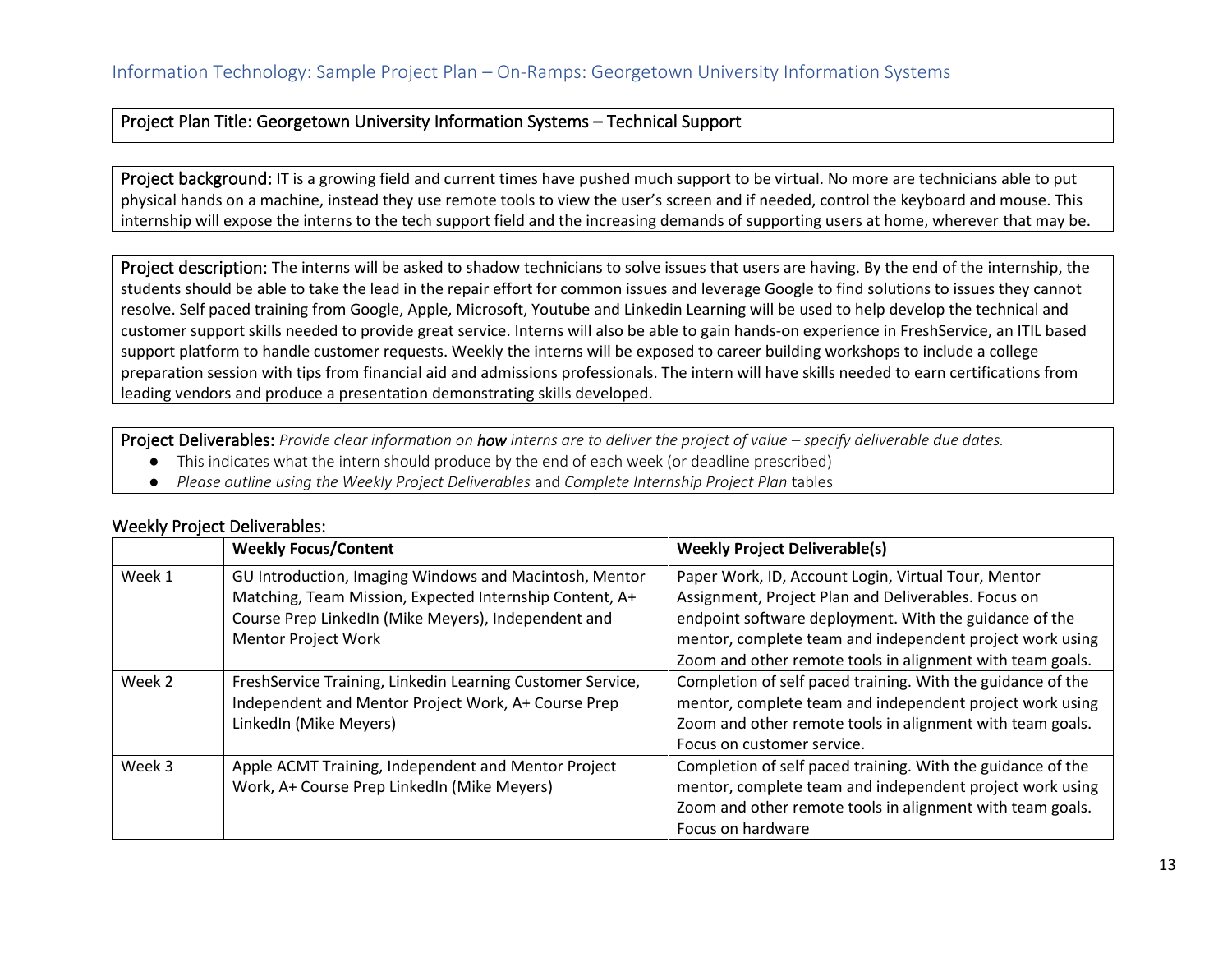| Week 4 | Apple ACMT Training Continued, Independent and Mentor<br>Project Work, A+ Course Prep LinkedIn (Mike Meyers)                       | Completion of self paced training. With the guidance of the<br>mentor, complete team and independent project work using<br>Zoom and other remote tools in alignment with team goals.<br>Focus on networking.      |
|--------|------------------------------------------------------------------------------------------------------------------------------------|-------------------------------------------------------------------------------------------------------------------------------------------------------------------------------------------------------------------|
| Week 5 | Apple ACMT Training Continued, Independent and Mentor<br>Project Work, A+ Course Prep LinkedIn (Mike Meyers)                       | Completion of self paced training. With the guidance of the<br>mentor, complete team and independent project work using<br>Zoom and other remote tools in alignment with team goals.<br>Focus on cloud computing. |
| Week 6 | Next Steps / College Prep Session / Presentation, A+ Course<br>Prep LinkedIn (Mike Meyers), Independent and Mentor<br>Project Work | Completion of self paced training. With the guidance of the<br>mentor, complete project work using Zoom and other<br>remote tools in alignment with team goals. Focus on<br>peripherals.                          |

## **Complete Internship Project Plan**

|                          | Industry mentorship & feedback      | Industry specific<br>deliverables/remote tasks (insert<br>weekly deliverables) | <b>Professional skill development</b> |
|--------------------------|-------------------------------------|--------------------------------------------------------------------------------|---------------------------------------|
| Suggested hours/week*    | $5 - 7$ hours                       | $6 - 8$ hours                                                                  | $4 - 5$ hours                         |
| (hours may vary by week) |                                     |                                                                                |                                       |
| Week 1 (14 - 25 hours)   | GU introduction, imaging windows    | Paper Work, ID, Account Login,                                                 | A+ Course Prep LinkedIn (Mike         |
|                          | and macintosh, mentor matching,     | Virtual Tour, Mentor Assignment,                                               | Meyers)                               |
|                          | Team meetings, mission, expected    | Project Plan and Deliverables.                                                 |                                       |
|                          | internship content, remote tool     |                                                                                |                                       |
|                          | introduction. Lunch and Learn with  | Focus on endpoint software                                                     |                                       |
|                          | senior leadership.                  | deployment.                                                                    |                                       |
| Week 2 (14 - 25 hours)   | Team meetings, Instructor led       | Independent and Mentor Project                                                 | FreshService Training, Linkedin       |
|                          | training as needed. Lunch and Learn | Work, Focus on customer service.                                               | Learning Customer Service, A+         |
|                          | with senior leadership.             |                                                                                | Course Prep LinkedIn (Mike Meyers)    |
| Week 3 (14 – 25 hours)   | Team meetings, Instructor led       | Independent and Mentor Project                                                 | Apple ACMT Training, A+ Course        |
|                          | training as needed. Lunch and Learn | Work, Focus on hardware.                                                       | Prep LinkedIn (Mike Meyers)           |
|                          | with senior leadership.             |                                                                                |                                       |
| Week 4 (14 - 25 hours)   | Team meetings, Instructor led       | Independent and Mentor Project                                                 | Apple ACMT Training, A+ Course        |
|                          | training as needed. Lunch and Learn | Work, Focus on networking.                                                     | Prep LinkedIn (Mike Meyers)           |
|                          | with senior leadership.             |                                                                                |                                       |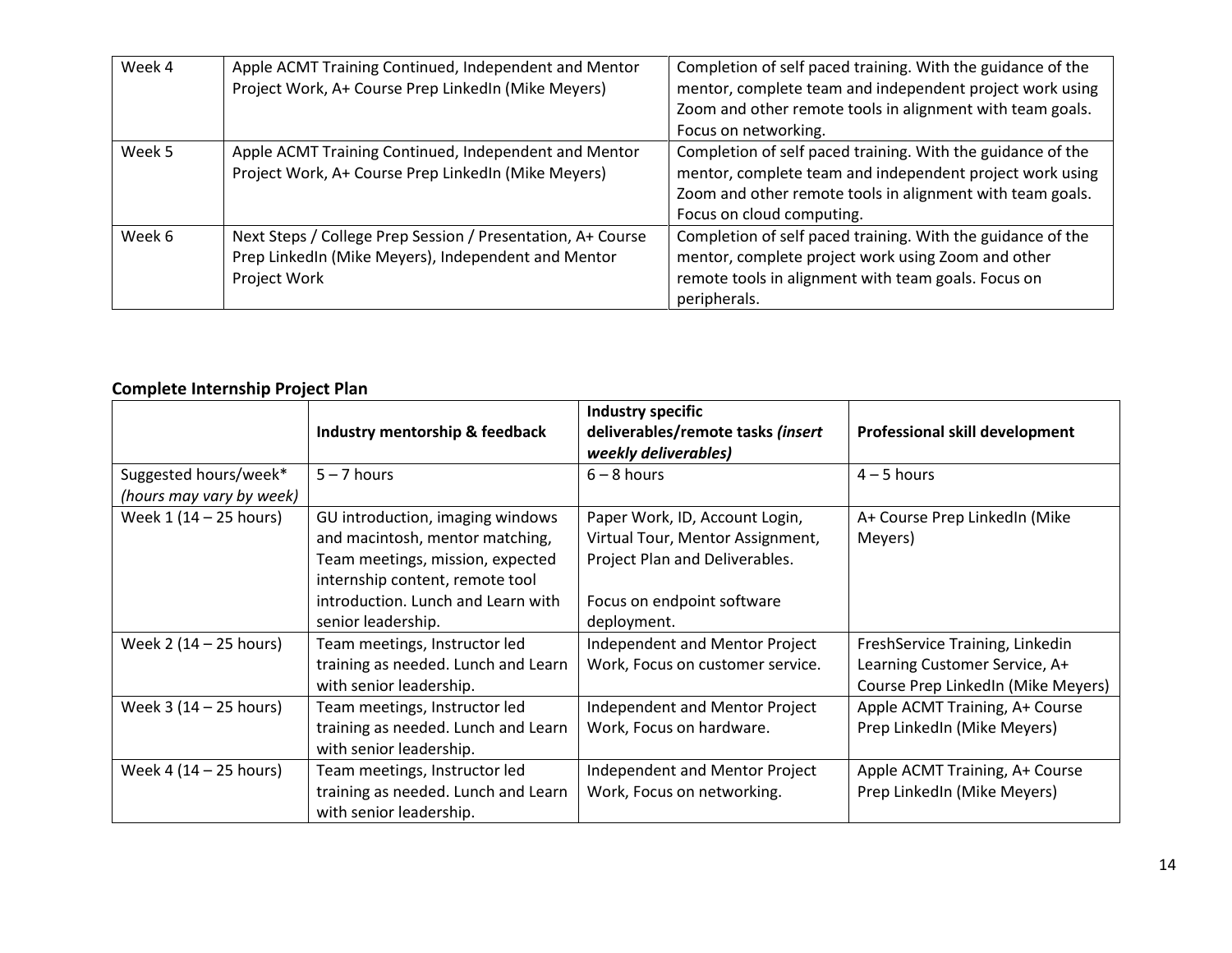| Week 5 (14 – 25 hours)<br>Team meetings, Instructor led |                                       | Independent and Mentor Project | Apple ACMT Training, A+ Course   |  |  |
|---------------------------------------------------------|---------------------------------------|--------------------------------|----------------------------------|--|--|
|                                                         | training as needed. Lunch and Learn   | Work, Focus on cloud computer. | Prep LinkedIn (Mike Meyers)      |  |  |
|                                                         | with senior leadership. Discussion of |                                |                                  |  |  |
|                                                         | OnRamps presentation content.         |                                |                                  |  |  |
| Week $6(14 - 25$ hours)                                 | Team meetings, Instructor led         | Independent and Mentor Project | Apple ACMT Training, A+ Course   |  |  |
|                                                         | training as needed. Lunch and Learn   | Work, Focus on peripherals.    | Prep LinkedIn (Mike Meyers),     |  |  |
|                                                         | with senior leadership. Finalize      |                                | <b>Creating Linkedin Profile</b> |  |  |
|                                                         | OnRamps presentation and              |                                |                                  |  |  |
|                                                         | practice. College prep session with   |                                |                                  |  |  |
|                                                         | admissions and financial aid.         |                                |                                  |  |  |
|                                                         | <b>Creating Linkedin Profile</b>      |                                |                                  |  |  |